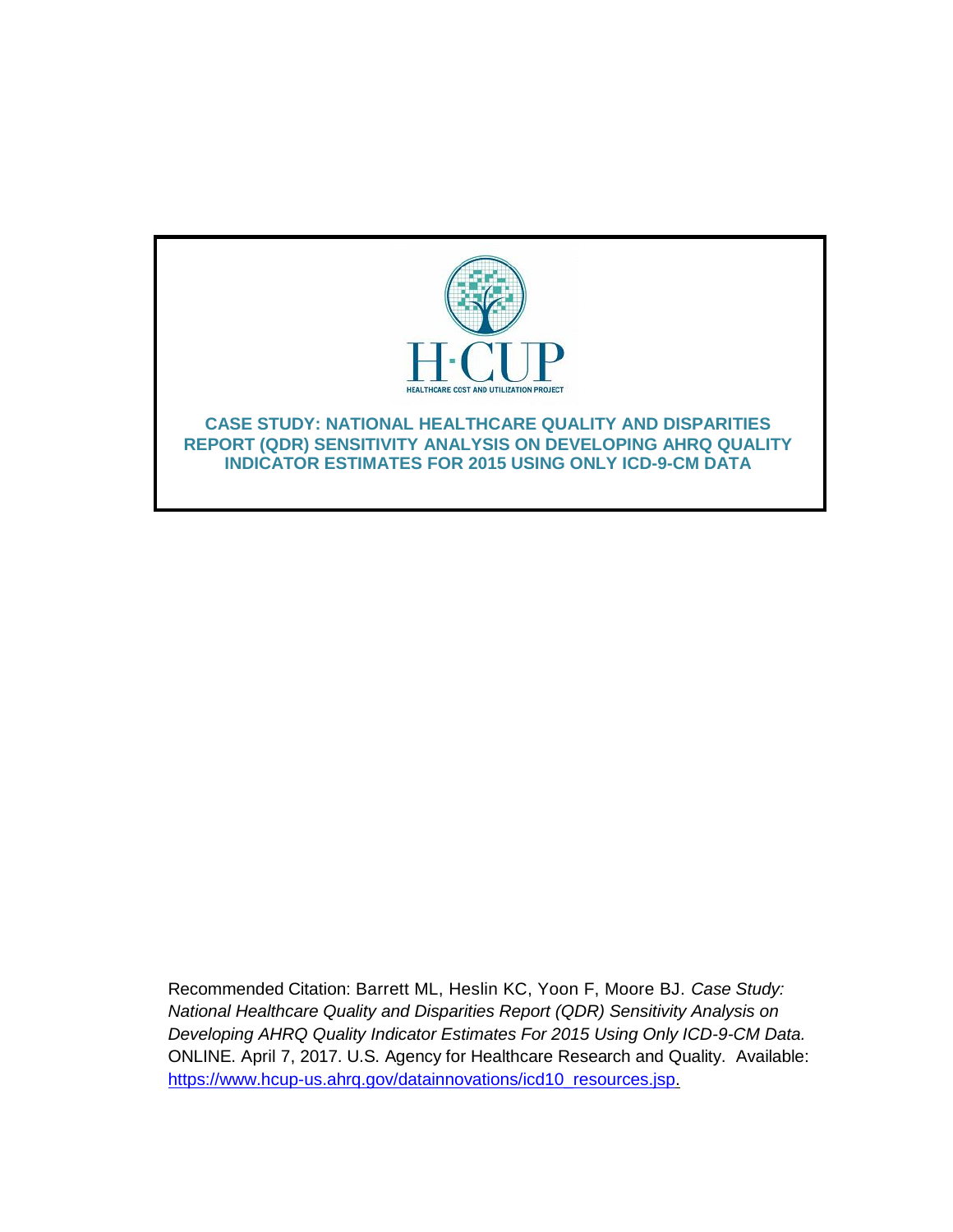# TABLE OF CONTENTS

| Comparisons of the Calendar Year Estimates With the Three Alternative Approaches 5 |
|------------------------------------------------------------------------------------|
|                                                                                    |
| Recommendation for the 2015 QI estimates for the QDR using only ICD-9-CM Data 15   |
|                                                                                    |

# INDEX OF FIGURES

| Figure 1. Comparisons of the CY 2014 National Estimates With the Three Alternative    |  |
|---------------------------------------------------------------------------------------|--|
| Figure 2. Comparisons of the CY 2014 National Estimates With the Three Alternative    |  |
| Figure 3. Comparisons of the CY 2014 National Estimates With the Three Alternative    |  |
| Figure 4. Comparisons of the CY 2014 National Estimates With the Three Alternative    |  |
| Figure 5. Comparisons of the CY 2014 National Estimates With the Three Alternative    |  |
| Figure 6. Comparisons of the CY 2014 National Estimates With the Three Alternative    |  |
| Figure 7. Comparisons of the CY 2014 National Estimates With the Three Alternative    |  |
| Figure 8. Comparisons of the CY 2014 National Estimates With the Three Alternative    |  |
| Figure 9. Comparisons of the CY 2014 State-Level Estimates With the Three Alternative |  |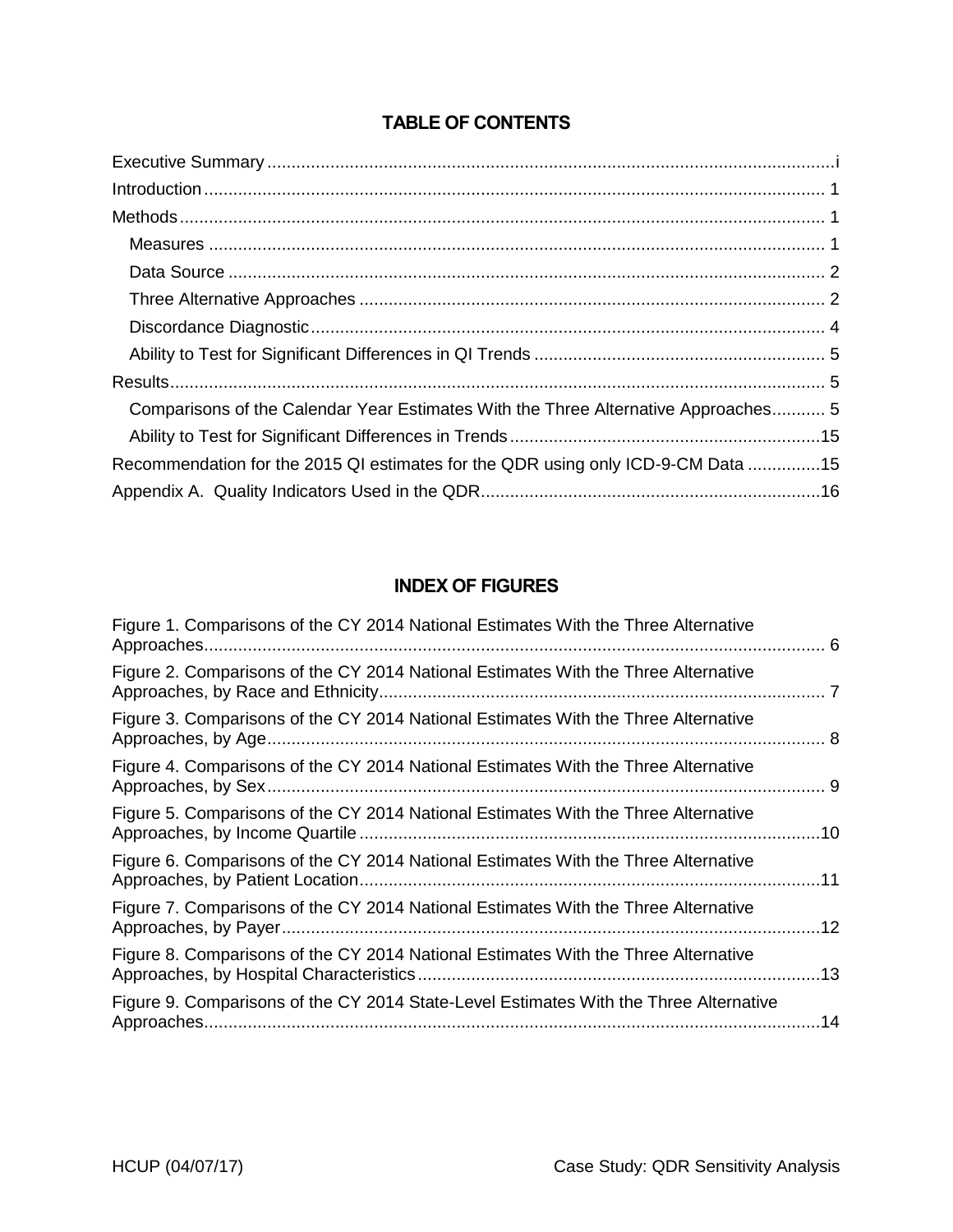#### <span id="page-2-0"></span>**EXECUTIVE SUMMARY**

The following case study describes the methodology and findings of an analysis investigating how best to report 2015 national and State-level rates for the AHRQ Quality Indicators (AHRQ QIs™) in the *National Healthcare Quality and Disparities Report* (QDR). The QDR provides a comprehensive overview of the quality of health care received by the general population and disparities in care experienced by different racial, ethnic, and socioeconomic groups. The QDR uses the QIs to examine trends in measures of quality associated with processes of care that occur in an outpatient or inpatient setting.

The most recent QDR examined national and State-level trends in the QIs from 2000–2014 using the Healthcare Cost and Utilization Project (HCUP) State Inpatient Databases. The data and QI programs were based on ICD-9-CM diagnoses and procedures. The 2015 HCUP databases include ICD-9-CM codes in the first three quarters of the year (Q1–Q3) and ICD-10- CM/PCS codes in the fourth quarter (Q4). The transition to ICD-10-CM/PCS introduces variation into the annual trends that complicates the ability to evaluate substantive differences over time. In addition, although there is a version of the AHRQ QI software for ICD-10- CM/PCS, it does not have the option to calculate risk-adjusted rates (as of the time that this case study was undertaken). The QDR reports risk-adjusted QI rates for comparative purposes.

Because of differences in the coding schemes and the need for risk-adjusted rates, the QDR team needed to determine the best approach to calculate QI estimates for 2015 based solely on ICD-9-CM data. To test alternative approaches, we compared QI estimates for calendar year 2014 ("true" 2014 estimates) with three alternative estimates:

- Fiscal year estimates (12 months of data from Q4 2013 to Q3 2014)
- Partial year estimates (9 months of data from Q1 2014 to Q3 2014)
- Weighted partial year estimates (9 months of data from Q1 2014 to Q3 2014, weighted to represent a full year based on quarterly variation in the prior year).

Because the QDR reports national QI rates by select patient characteristics (race and ethnicity, age, sex, income quartile, patient location, and expected primary payer) and hospital characteristics (region, ownership, teaching status, bed size, and location), we calculated national QI rates by all reporting categories for the calendar year 2014 data and the three alternative approaches. In addition, we calculated State-level QI rates for the calendar year 2014 data and the three alternatives. The case study limited the analysis to the 41 QIs reported in the QDR (out of 88 total QIs).

Within each reporting category, we calculated the absolute percentage difference between the true 2014 QI estimates and each of the three alternative estimates. The rationale for performing this calculation was that the optimal alternative approach yields QI rates that are closest to the true rate. Differences of more than 1 and 3 percent were counted. To summarize "closeness," we defined a discordance diagnostic that characterizes the closeness across the QIs within a reporting category as a percentage of comparisons above two separate thresholds: greater than 1 percent difference and greater than 3 percent difference.

Comparing the fiscal year national QI estimates to the true 2014 estimates:

- The difference was greater than 1 percent in 26 of the 41 QIs (63.4 percent).
- The difference was greater than 3 percent in 10 of the 41 QIs (24.4 percent).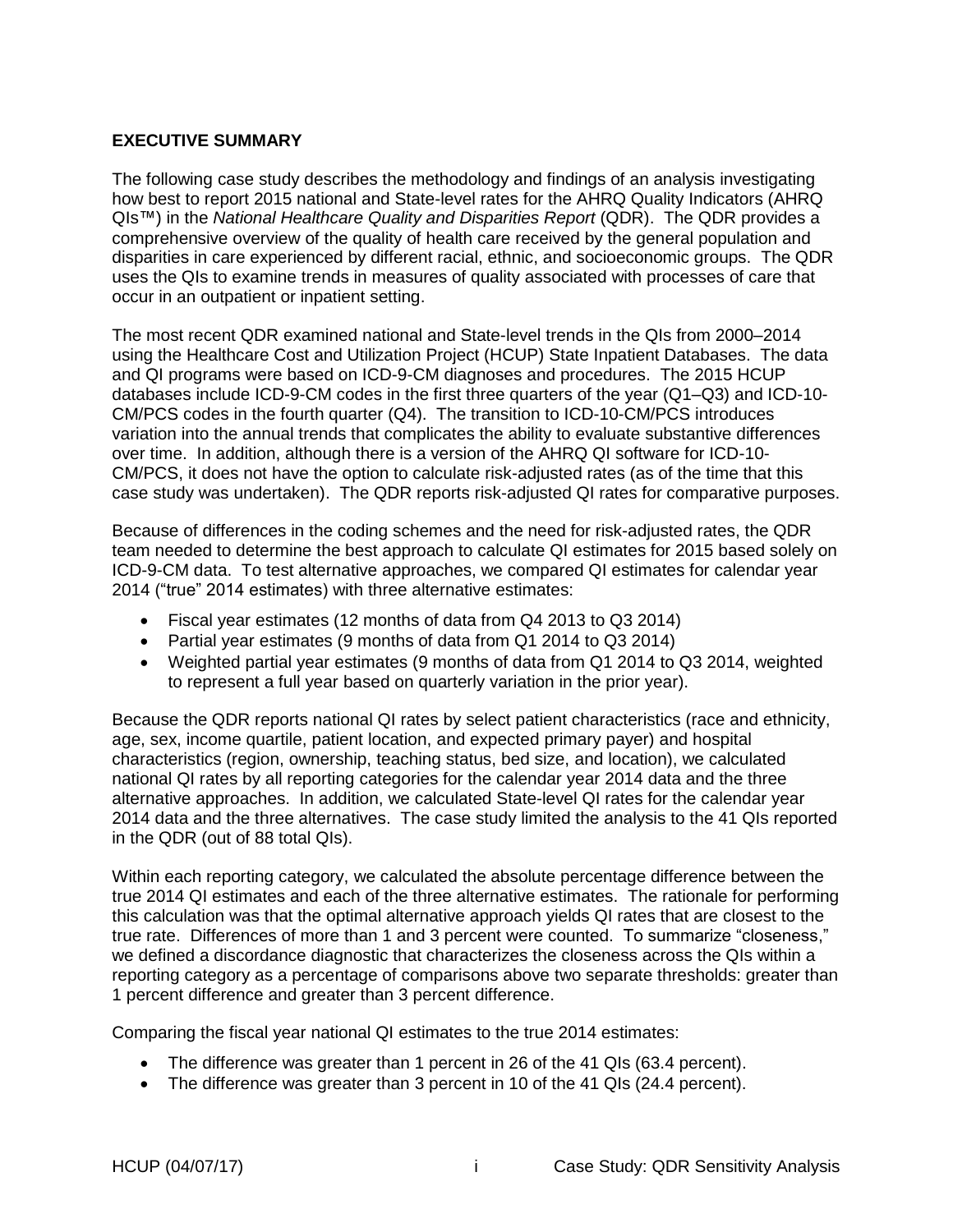Comparing the partial year national QI estimates to the true 2014 estimates:

- The difference was greater than 1 percent in 23 of the 41 QIs (56.1 percent).
- The difference was greater than 3 percent in 7 of the 41 QIs (17.1 percent).

The results for comparing the weighted partial year national QI estimates to the true 2014 estimates were similar to the partial year comparison:

- The difference was greater than 1 percent in 23 of the 41 QIs (56.1 percent).
- The difference was greater than 3 percent in 7 of the 41 QIs (17.1 percent).

The partial year estimates were less likely than the other two alternative approaches to be more than 3 percent different than the true 2014 estimates for the 41 QIs in the QDR when comparing national QI estimates by race and ethnicity, age, sex, income quartile, patient location, and hospital characteristics. In addition, the partial year estimates were less likely to be more than 3 percent different than the true 2014 estimates for the 41 QIs in the QDR when comparing Statelevel QI estimates.

Because the QDR focuses on examining trends in health care in the United States, it is essential to be able to test whether the 2015 estimates are significantly different from the calendar year 2014 estimates already used in the QDR trends. The current approach to testing significant differences between pairs of QI estimates in the QDR is a two-sided  $\chi^2$  test that assumes independent samples. This approach would continue to work for the partial year estimates, but not for the fiscal year estimates because of the overlapping quarter of data.

On the basis of this case study, the QDR team decided to calculate 2015 QI estimates using partial year data for the final year of reporting QI trends under ICD-9-CM. The QDR will document that the 2015 QI rates are not actual annual rates, but instead are based on 9 months of data from Q1 2015 to Q3 2015.

It is important to note that this case study was specific to the reporting of national and Statelevel QIs using ICD-9-CM data. Most users of the QI software derive hospital-level QI rates. It is unknown whether there would be similar results if comparing hospital-level QI rates.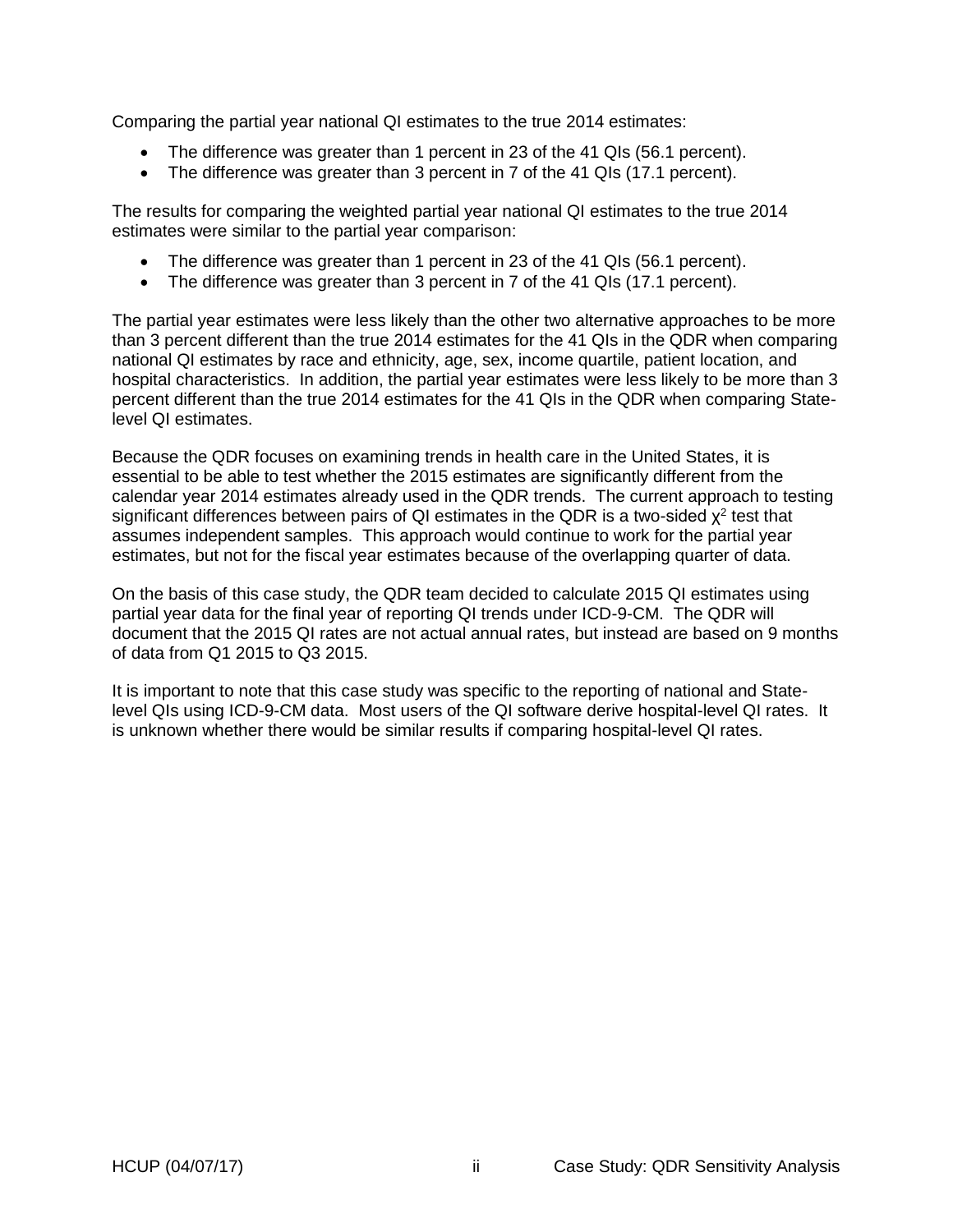### <span id="page-4-0"></span>**INTRODUCTION**

The following case study describes the methodology and findings of an analysis of how best to report 2015 national and State-level rates for the AHRQ Quality Indicators (AHRQ QIs™)<sup>1</sup> in the *National Healthcare Quality and Disparities Report* (QDR).<sup>2</sup> The QDR provides a comprehensive overview of the quality of health care received by the general population and disparities in care experienced by different racial, ethnic, and socioeconomic groups. The QDR uses the QIs to examine trends in measures of quality associated with processes of care that occur in an outpatient or inpatient setting. The most recent QDR examined national and Statelevel trends in the QIs from 2000 to 2014 using the Healthcare Cost and Utilization Project (HCUP) State Inpatient Databases (SID). 3

The QI software relies on ICD diagnosis and procedure codes to create quality measures of hospital care. The software assigns hospital encounters to the numerators and denominators of each measure. The transition from ICD-9-CM<sup>4</sup> to ICD-10-CM/PCS<sup>5</sup> coding in October 2015 meant that a potential discontinuity would emerge in observed trend lines, owing solely to the change in coding and independent of true shifts in medical care. Therefore, the QDR team conducted the following analysis to investigate the best approach to calculating the QI measures commonly reported in the QDR for data year 2015 using only ICD-9-CM data.

### <span id="page-4-1"></span>**METHODS**

To test approaches to calculating annual QI estimates using partial year (PY) data, we compared the observed calendar year (CY) 2014 estimates to three alternative approaches. We considered key reporting categories included in the QDR reports: national, national by subpopulation, and State.

### <span id="page-4-2"></span>**Measures**

 $\overline{a}$ 

The AHRQ QIs are measures of health care quality that use readily available hospital inpatient administrative data. The QDR uses the QIs to highlight potential quality concerns and track changes over time. The AHRQ QIs used for the QDR include four sets of measures—Inpatient Quality Indicators (IQIs), Prevention Quality Indicators (PQIs), Patient Safety Indicators (PSIs), and Pediatric Quality Indicators (PDIs, formerly known as PedQIs). Only 41 of the 88 QIs are used in the QDR (see Appendix A for the list of QIs used in the QDR).

There are two types of QIs used in the QDR:

• Provider-level QIs in which both the numerator and denominator for the quality measure are based on discharge data. The numerator is the number of events and the

<sup>&</sup>lt;sup>1</sup> Further information on the AHRQ QIs, including documentation and free software downloads, is available at http:/[/www.qualityindicators.ahrq.gov/](file:///C:/Users/ML%20Barrett/AppData/Local/Microsoft/Windows/Temporary%20Internet%20Files/Content.Outlook/TLR04MA0/www.qualityindicators.ahrq.gov/) .

<sup>2</sup> The *National Healthcare Quality and Disparities Report* (QDR) measures and tracks trends in quality and disparities in seven key areas of health care: patient safety, person-centered care, care coordination, effective treatment, healthy living, care affordability, and access to health care. AHRQ designs and produces the QDR, with support from the Department of Health and Human Services (HHS) and private sector partners. Please see<https://www.ahrq.gov/research/findings/nhqrdr/index.html> for further details.

<sup>&</sup>lt;sup>3</sup> For more information on the HCUP inpatient databases, please see the [HCUP User Support Web site.](https://www.hcup-us.ahrq.gov/)

<sup>4</sup> ICD-9-CM: International Classification of Diseases, Ninth Revision, Clinical Modification.

<sup>5</sup> ICD-10-CM/PCS: International Classification of Diseases, Tenth Revision, Clinical

Modification/Procedure Coding System.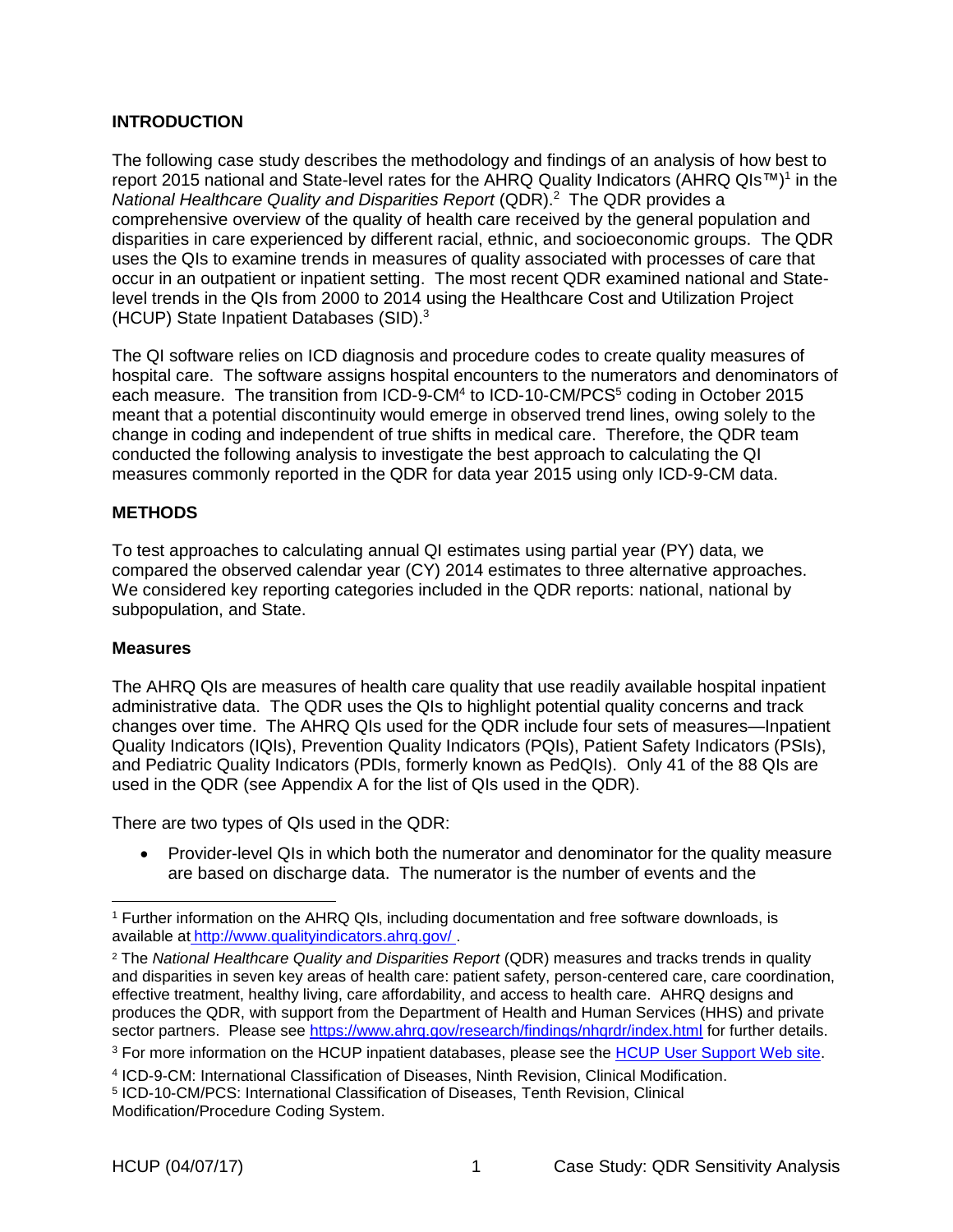denominator is the number of discharges at risk for the event. An example of a providerbased QI is death per 1,000 adult admissions with pneumonia.

 Area-level QIs have only the numerator number of events derived from discharge data. The denominator is based on population at risk. An example of an area-based QI is hospital admissions for short-term complications of diabetes per 100,000 population aged 18 years and older. For the national rate for this QI, the population aged 18 years and older would be specific to the U.S. population. For a State-level rate for this QI, the population aged 18 years and older would be specific to the State.

Of the 41 QIs reported in the QDR, 23 are provider-level QIs and 18 are area-level QIs. For the QDR, the QI software has been modified to calculate national and State-level rates, even for the provider-level QIs. Provider-level QI rates are not calculated or used by the QDR.

### <span id="page-5-0"></span>**Data Source**

QI estimates for the QDR are derived using the HCUP SID.<sup>6</sup> The HCUP SID were used for reporting State-level QI rates, as well as for creating an analysis file designed to provide national estimates for overall and by subpopulation such as by race and ethnicity, age, sex, and community income quartile. Additional information on how the QI software was applied to the HCUP data for the QDR is available in the *[HCUP Methods Series Report #2016-01](http://www.hcup-us.ahrq.gov/reports/methods/2016-01.pdf)*.

### <span id="page-5-1"></span>**Three Alternative Approaches**

To test alternative approaches to calculating QI estimates using limited data in a year, we compared QI estimates for CY 2014 (i.e., the "true" 2014 estimates) to three alternative approaches:

- Fiscal year (FY) estimates (12 months of data from Q4 2013 to Q3 2014)
- PY estimates (9 months of data from Q1 2014 to Q3 2014)
- Weighted partial year (wPY) estimates (9 months of data from Q1 2014 to Q3 2014, weighted to represent a full year based on quarterly variation in the prior year).

Table 1 details how the three alternative approaches were calculated for the two different types of QIs.

<sup>&</sup>lt;sup>6</sup> An overview of the SID is available on the HCUP User Support Web site at [http://www.hcup](http://www.hcup-us.ahrq.gov/sidoverview.jsp)[us.ahrq.gov/sidoverview.jsp.](http://www.hcup-us.ahrq.gov/sidoverview.jsp)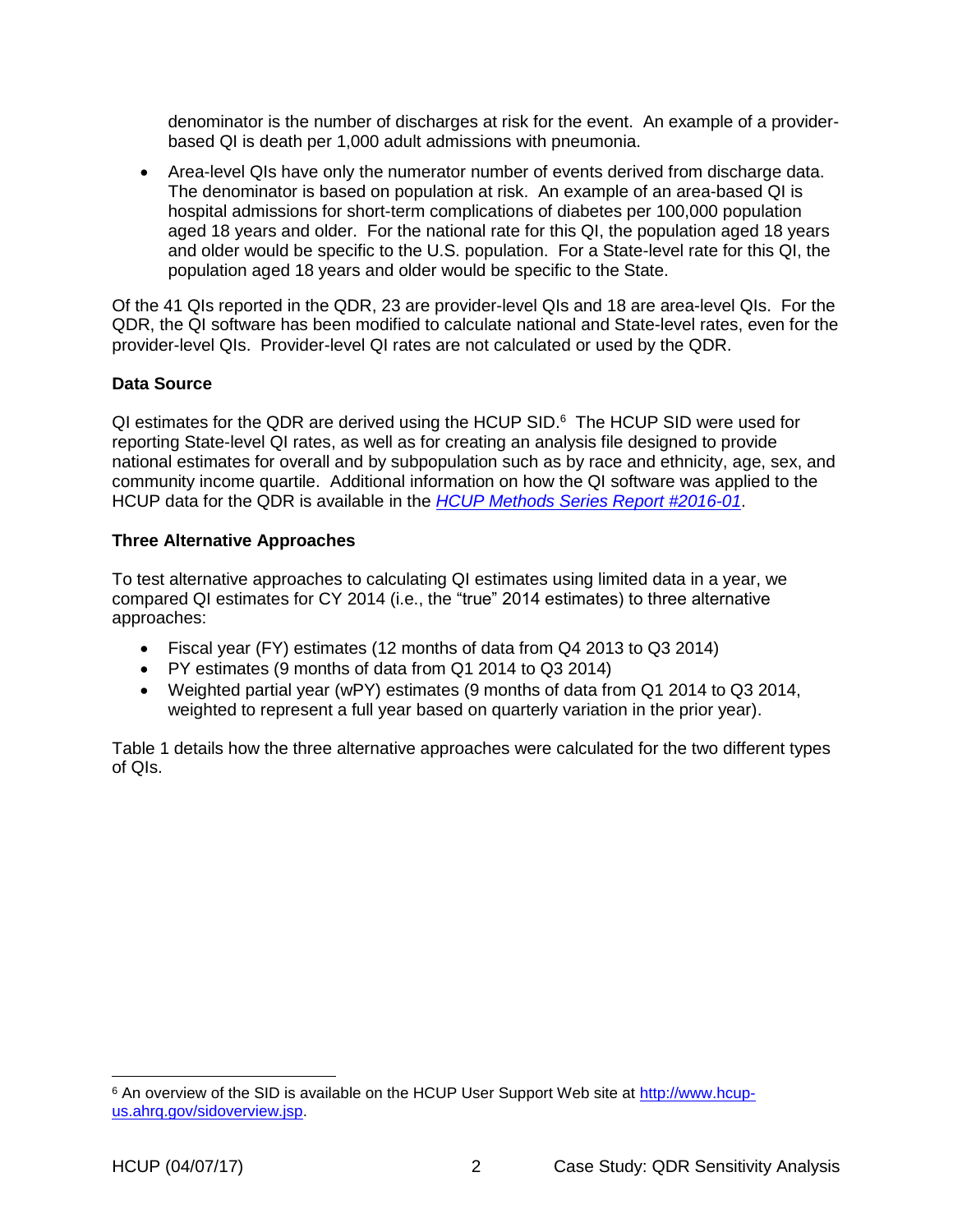| <b>Estimate Type</b>            | <b>Provider-Level QI</b>                                                                                                                                                              | <b>Area-Level QI</b>                                                                                                                                                           |
|---------------------------------|---------------------------------------------------------------------------------------------------------------------------------------------------------------------------------------|--------------------------------------------------------------------------------------------------------------------------------------------------------------------------------|
| <b>Fiscal year</b>              | Numerators and denominators<br>used 12 months of HCUP data<br>from October 2013 to September<br>2014.                                                                                 | Numerators used 12 months of<br>HCUP data from October 2013 to<br>September 2014.                                                                                              |
|                                 |                                                                                                                                                                                       | Denominators used one-fourth of<br>the national or State population<br>from 2013 and three-fourths from<br>2014.                                                               |
| <b>Partial year</b>             | Numerators and denominators<br>used 9 months of HCUP data from<br>January 2014 to September 2014.                                                                                     | Numerators used 9 months of<br>HCUP data from January 2014 to<br>September 2014.<br>Denominators used three-fourths<br>of the national or State population<br>from 2014.       |
| <b>Weighted partial</b><br>year | Numerators used 9 months of<br>HCUP data from January 2014 to<br>September 2014, weighted to<br>account for the missing 3 months<br>of numerator data.<br>Denominators used HCUP data | Numerators used 9 months of<br>HCUP data from January 2014 to<br>September 2014, weighted to<br>account for the missing 3 months<br>of data.<br>Denominators used the national |
|                                 | from January 2014 to September<br>2014, weighted to account for the<br>missing 3 months of denominator<br>data.                                                                       | or State population from 2014.                                                                                                                                                 |

|  |  |  | Table 1. Three Alternative Approaches to Calculating AHRQ QI Estimates |
|--|--|--|------------------------------------------------------------------------|
|  |  |  |                                                                        |

Abbreviations: AHRQ QI, AHRQ Quality Indicators; HCUP, Healthcare Cost and Utilization Project.

The weights for the wPY used prior year data (from 2013) to estimate the missing quarter of data in the numerator and denominator counts. The weights were calculated separately for numerator and denominator counts. For example, the weights for the numerator of QI<sub>i</sub> were calculated as the following:

Sum of counts for QI<sub>i</sub> from Jan to Dec 2013 (12 months of data) Sum of counts QI<sup>i</sup> from Jan to September 2013 (9 months of data)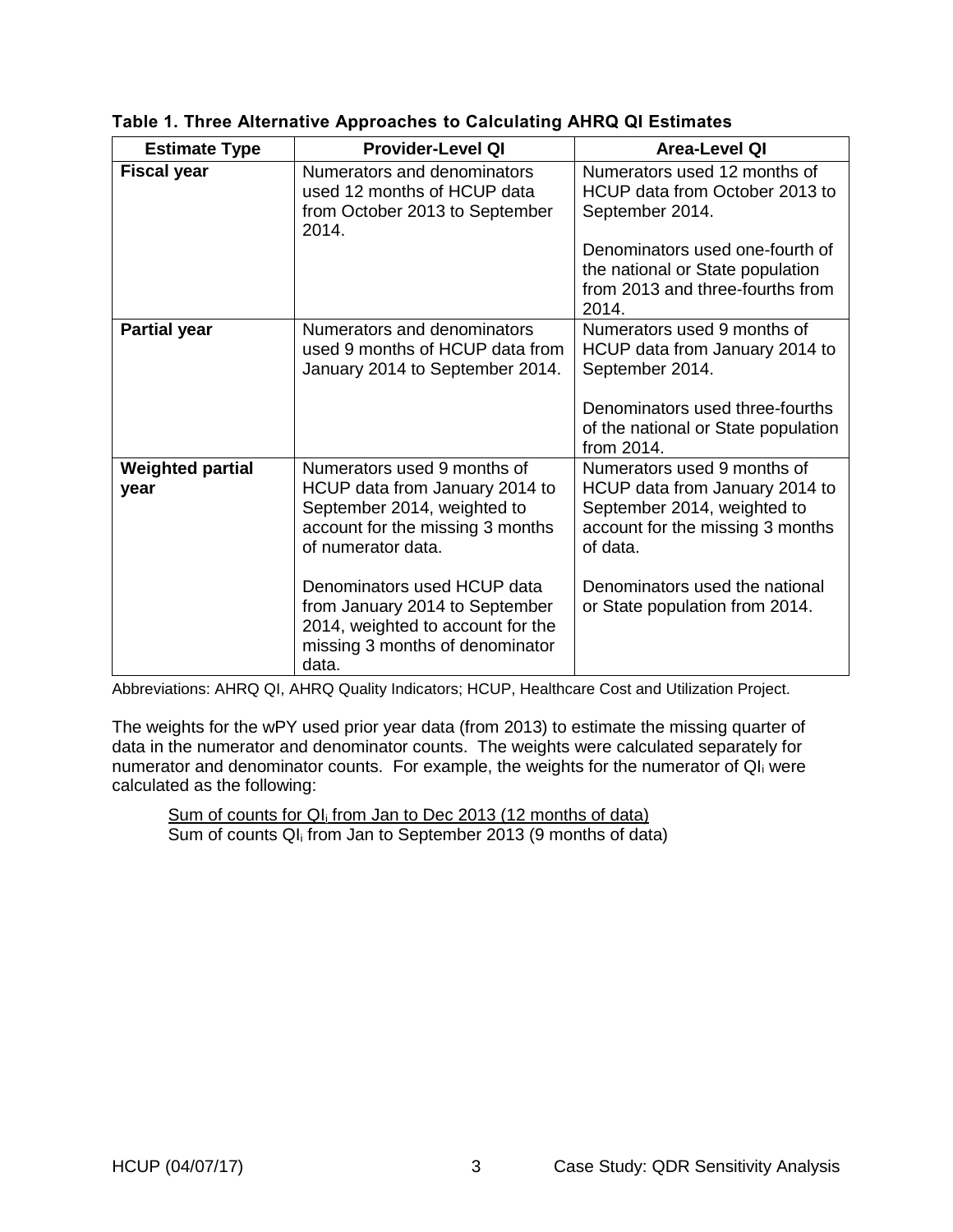Table 2 shows an example of calculating wPY estimates using the following sample data for 2013 and 2014.

| Year | Quarter | <b>Denominator</b><br><b>Counts</b> | <b>Numerator</b><br><b>Counts</b> |
|------|---------|-------------------------------------|-----------------------------------|
| 2013 |         | 500                                 |                                   |
|      |         | 300                                 |                                   |
|      | 3       | 200                                 | ว                                 |
|      |         | 500                                 | 2                                 |
| 2014 |         | 600                                 |                                   |
|      |         | 400                                 |                                   |
|      | ⌒       | 350                                 |                                   |

Table 2. Sample Data for Example of Calculating Weighted Partial Year Estimates

The weight for the denominator uses 2013 denominator counts:

 $(500 + 300 + 200 + 500) / (500 + 300 + 200) = 1.50$ 

The weighted denominator for 2014 is equivalent to the denominator counts for Q1–Q3 2014 times the denominator weight:

 $(600 + 400 + 350)$  \*  $1.50 = 2025$ 

The weight for the numerator uses 2013 numerator counts:

 $(5 + 4 + 3 + 2) / (5 + 4 + 3) = 1.17$ 

The weighted numerator for 2014 is equivalent to the numerator counts for Q1–Q3 2014 times the numerator weight:

 $(4 + 2 + 2)$  \* 1.17 = 9.33

The wPY estimate for 2014 would be 9.33 / 2025.

### <span id="page-7-0"></span>**Discordance Diagnostic**

Our quantitative analysis of the alternative approaches is based on a comparison of QI rates calculated from FY, PY, and wPY estimates against the true 2014 estimate that is based on the CY data. We first calculated the absolute percentage differences in QI rates between the alternative approach and the CY estimate. The motivation is that the optimal alternative approach yields QI rates that are closest to the true rate. To summarize "closeness" we defined a discordance diagnostic that characterizes the closeness.

For the discordance diagnostic, we first determined the absolute percentage difference of each of the alternative estimates from the CY estimate. For example, the CY national estimate for PSI 18 *Obstetric trauma in instrument-assisted deliveries* was 121.42 per 1,000 deliveries and the FY estimate was 124.55 per 1,000 deliveries. The absolute percentage difference was 2.6 percent (absolute value of [124.55 – 121.42] / 121.45 \* 100). We used the absolute percentage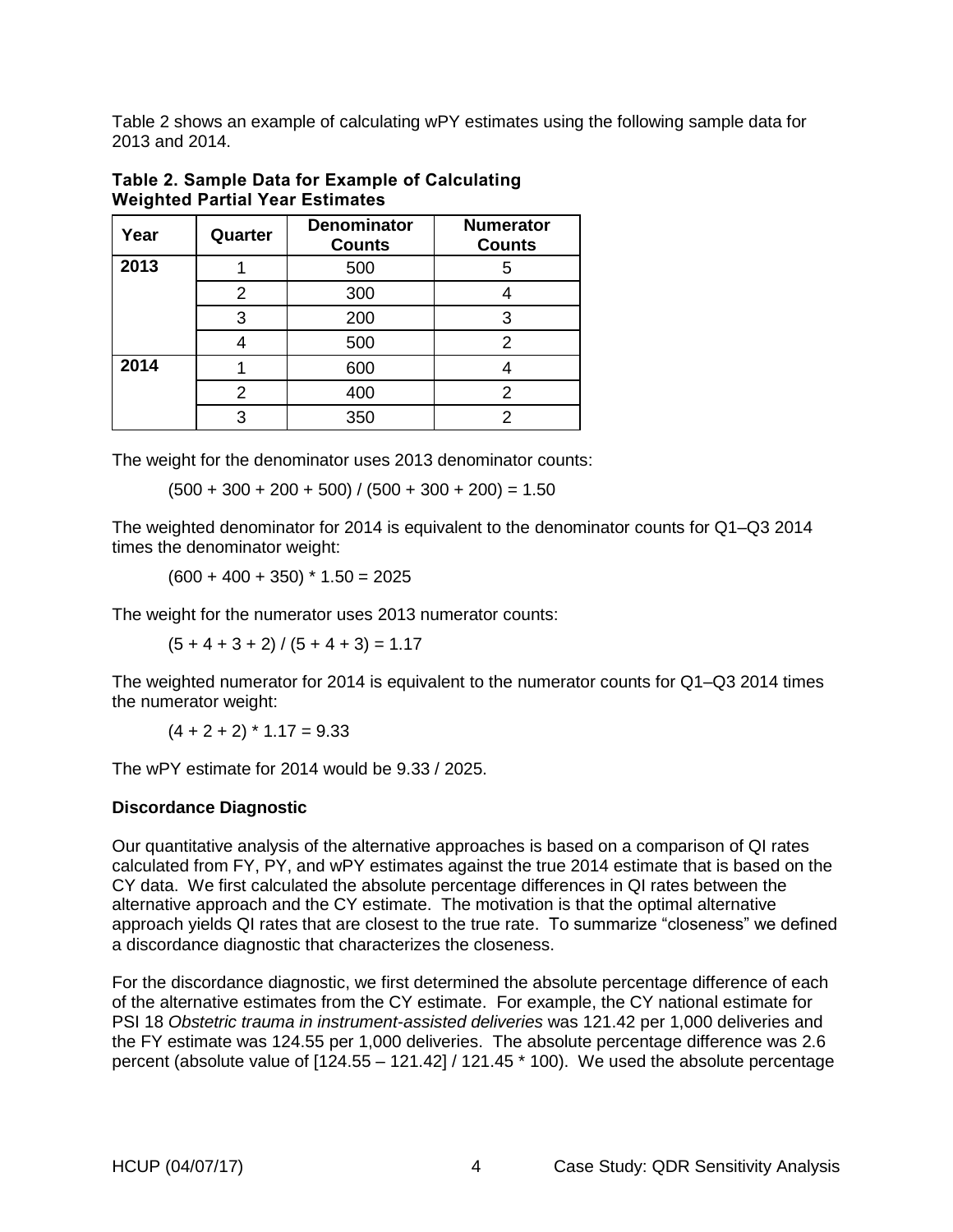because we were focused on how close the estimates were, not whether one was lower or higher.<sup>7</sup>

Next, we flagged whether the CY estimate was different from the alternative estimate by two different thresholds: greater than 1 percent difference and greater than 3 percent difference. (The "flag" for each QI was a dichotomous variable that was equal to 1 if the absolute percentage difference exceeded the threshold and equal to 0 if it did not exceed the threshold.) In the above example for PSI 18, the FY estimate would be flagged as more than 1 percent different, but not more than 3 percent different. If the percentage difference was greater than 3 percent, it would be flagged as both 1 percent and 3 percent different.

The flagged differences then were summed across QIs within the following QDR reporting categories: national rates overall and by race and ethnicity, age, sex, income quartile, patient location, payer (for provider-level QIs only), and five hospital characteristics (region, ownership, teaching status, bed size, location) as one group. We also summed the flagged differences across the State-level rates.

To evaluate the three alternative approaches, we calculated the discordance diagnostic as the percentage of comparisons with differences above the two different thresholds. The denominator of the percentage is the total number of possible comparisons; the numerator is the number of comparisons above the threshold. If the CY estimate was unavailable because it had been suppressed because of small sample size or a relative standard error greater than 30 percent, then there was no possible comparison and the QI was not counted in the numerator or denominator.

### <span id="page-8-0"></span>**Ability to Test for Significant Differences in QI Trends**

Because the QDR focuses on examining trends in health care in the United States, it is essential to be able to test whether the 2015 estimates are significantly different from the CY 2014 estimates. The current approach to testing significant differences between pairs of QI estimates in the QDR is a two-sided  $\chi^2$  test that assumes independent samples. In addition to looking at the discordance diagnostics, we examined the ability to test significant differences between the 2015 QI rates derived using the alternative approaches and the existing CY 2014 QI estimates used for the QDR trends.

## <span id="page-8-1"></span>**RESULTS**

## <span id="page-8-2"></span>**Comparisons of the Calendar Year Estimates With the Three Alternative Approaches**

Results are reported across the 41 QIs reported in the QDR and then separately for area-level and provider-level QIs. Figures 1–9 show the CY estimates compared with the three alternative approaches within reporting categories.

<sup>&</sup>lt;sup>7</sup> It should be noted that the use of the percentage difference is more sensitive to variation in QIs with small rates. For example, the true 2014 estimate for PSI 14 *Postoperative abdominal wound dehiscence* is 1.61 per 1,000 adult abdominopelvic surgery discharges and the FY estimate is 1.65 with an absolute percentage difference of 2.5 percent. The percentage difference for PSI 14 (2.5 percent) is very similar to the percentage difference for PSI 18 (2.6 percent), but the true 2014 and FY estimates for PSI 14 are numerically much closer (from 1.61 to 1.65) than PSI 18 (from 121.42 to 124.55). Given that the QDR focuses on testing trends, we think that using the criteria of a percentage point difference is appropriate.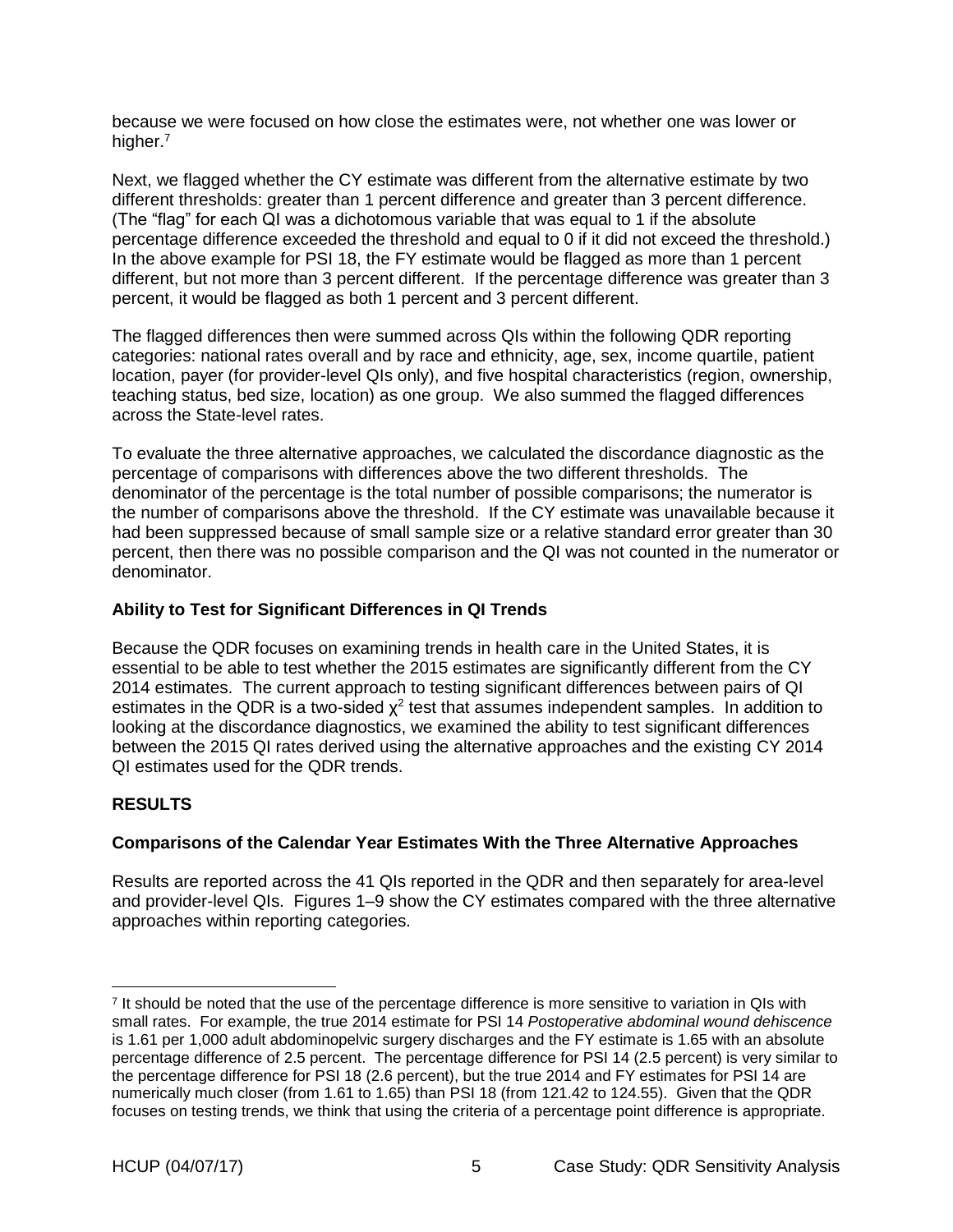Figure 1 shows the comparisons of the CY 2014 national estimates with the three alternative approaches. The percentage is the number of QIs with estimates that were greater than the two thresholds (1 percent and 3 percent). For example, in 63.4 percent of the 41 QIs, the absolute difference between the FY and CY estimates was greater than 1 percent.

The results showed the following:

- For the area-based QIs, the PY estimates were most similar to the CY estimates (i.e., had the lowest percentages of QIs failing the 1 and 3 percentage point threshold).
- For the provider-based QIs, the weighted PY estimates were most similar to the CY estimates.

<span id="page-9-0"></span>



Abbreviations: CY, calendar year; FY, fiscal year; PY, partial year, QDR, Quality and Disparities Report; QIs, quality indicators; wPY, weighted partial year.

For the FY estimates that were greater than the CY estimates by at least 3 percent, the average percentage difference was 4.9 percent.<sup>8</sup> The similar average was 3.7 percent for the PY to CY comparison and 4.5 percent for the wPY to CY comparison.

 $\overline{a}$ 

<sup>&</sup>lt;sup>8</sup> The added PQI for immunization-preventable influenza was excluded from these averages because of expected annual variation in the incidence of influenza.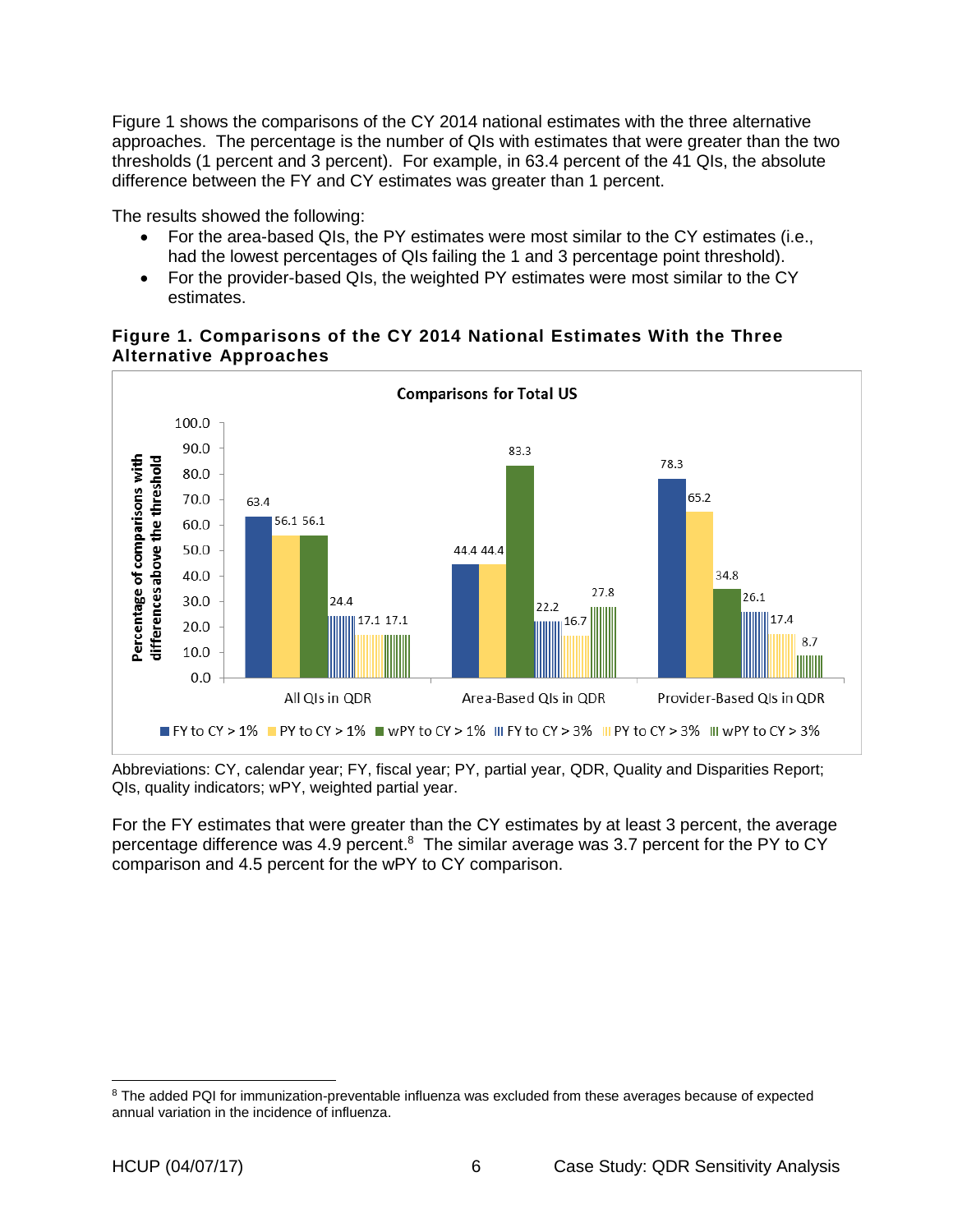Figure 2 shows the CY 2014 national estimates by race and ethnicity compared with the three alternative approaches. With 41 QIs and 5 race categories (White, Black, Hispanic, Asian-Pacific Islander, and other), there were a maximum of 205 comparisons possible. Because of suppressed CY estimates (due to small sample size or a relative standard error greater than 30 percent), there were 200 comparisons (89 for the area-based QIs and 111 for the providerbased QIs).

The results showed the following:

- For the area-based QIs, the PY estimates were most similar to the CY estimates.
- For the provider-based QIs, the PY estimates were most similar to the CY estimates.



### <span id="page-10-0"></span>**Figure 2. Comparisons of the CY 2014 National Estimates With the Three Alternative Approaches, by Race and Ethnicity**

Abbreviations: CY, calendar year; FY, fiscal year; PY, partial year, QDR, Quality and Disparities Report; QIs, quality indicators; wPY, weighted partial year.

For the FY estimates that were greater than the CY estimates by at least 3 percent, the average percentage difference was 6.8 percent. The similar average was 6.0 percent for the PY to CY comparison and 7.1 percent for the wPY to CY comparison.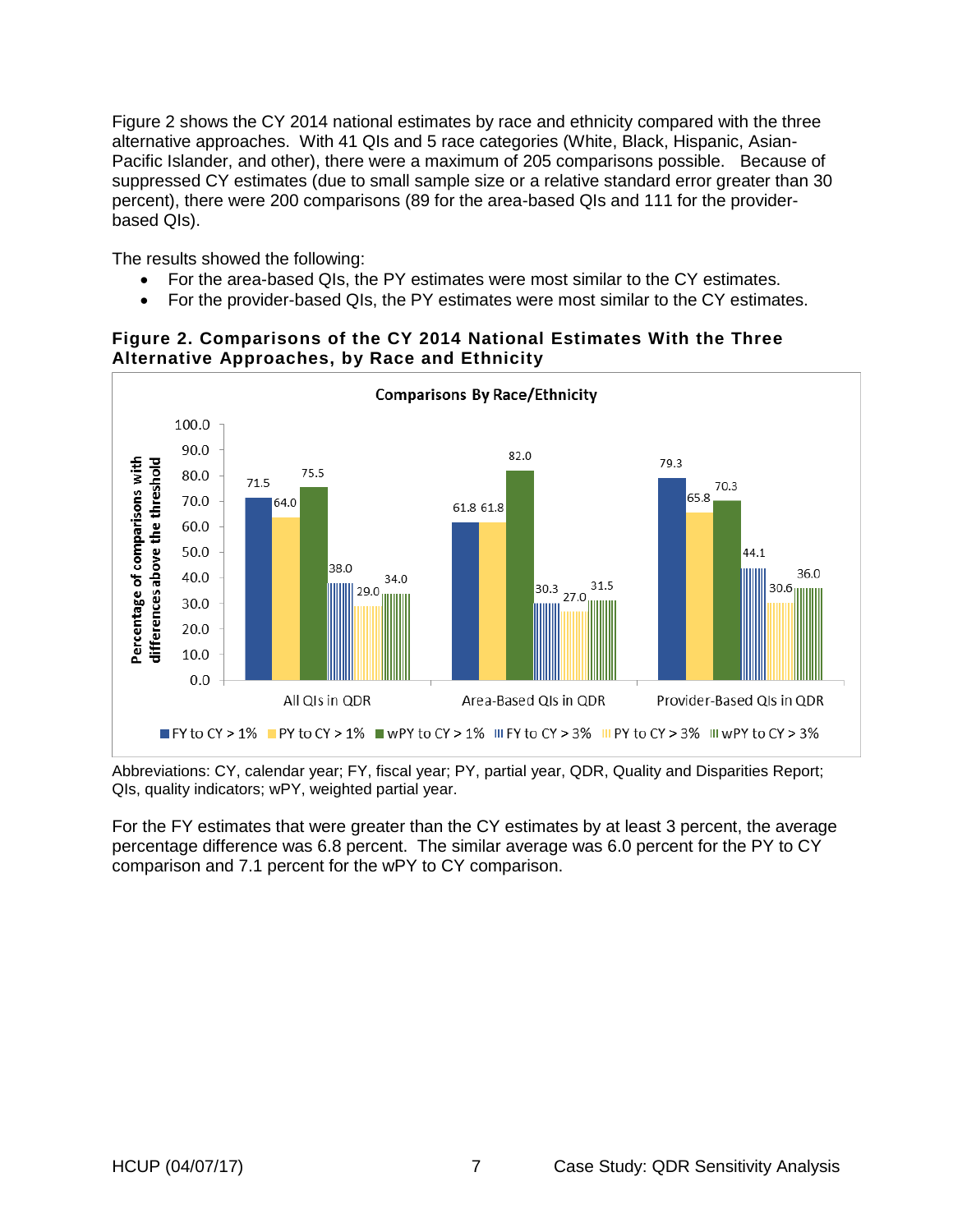Figure 3 shows the CY 2014 national estimates by age compared with the three alternative approaches. With 41 QIs and various age categorizations,<sup>9</sup> there were 382 comparisons (160 for the area-based QIs and 222 for the provider-based QIs).

The results showed the following:

- For the area-based QIs, the FY estimates were most similar to the CY estimates at the 1 percent threshold, but the PY estimates were most similar to the CY estimates at the 3 percent threshold.
- For the provider-based QIs, the PY estimates were most similar to the CY estimates.

### <span id="page-11-0"></span>**Figure 3. Comparisons of the CY 2014 National Estimates With the Three Alternative Approaches, by Age**



Abbreviations: CY, calendar year; FY, fiscal year; PY, partial year, QDR, Quality and Disparities Report; QIs, quality indicators; wPY, weighted partial year.

For the FY estimates that were greater than the CY estimates by at least 3 percent, the average percentage difference was 6.9 percent. The similar average was 6.7 percent for the PY to CY comparison and 7.4 percent for the wPY to CY comparison.

 $\overline{a}$ 

<sup>9</sup> There are four different age categorizations used for the QDR reporting: (1) across all ages, (2) age groups for pediatric measures, (3) age groups for obstetric measures, and (4) age groups for patients aged 65 years and older.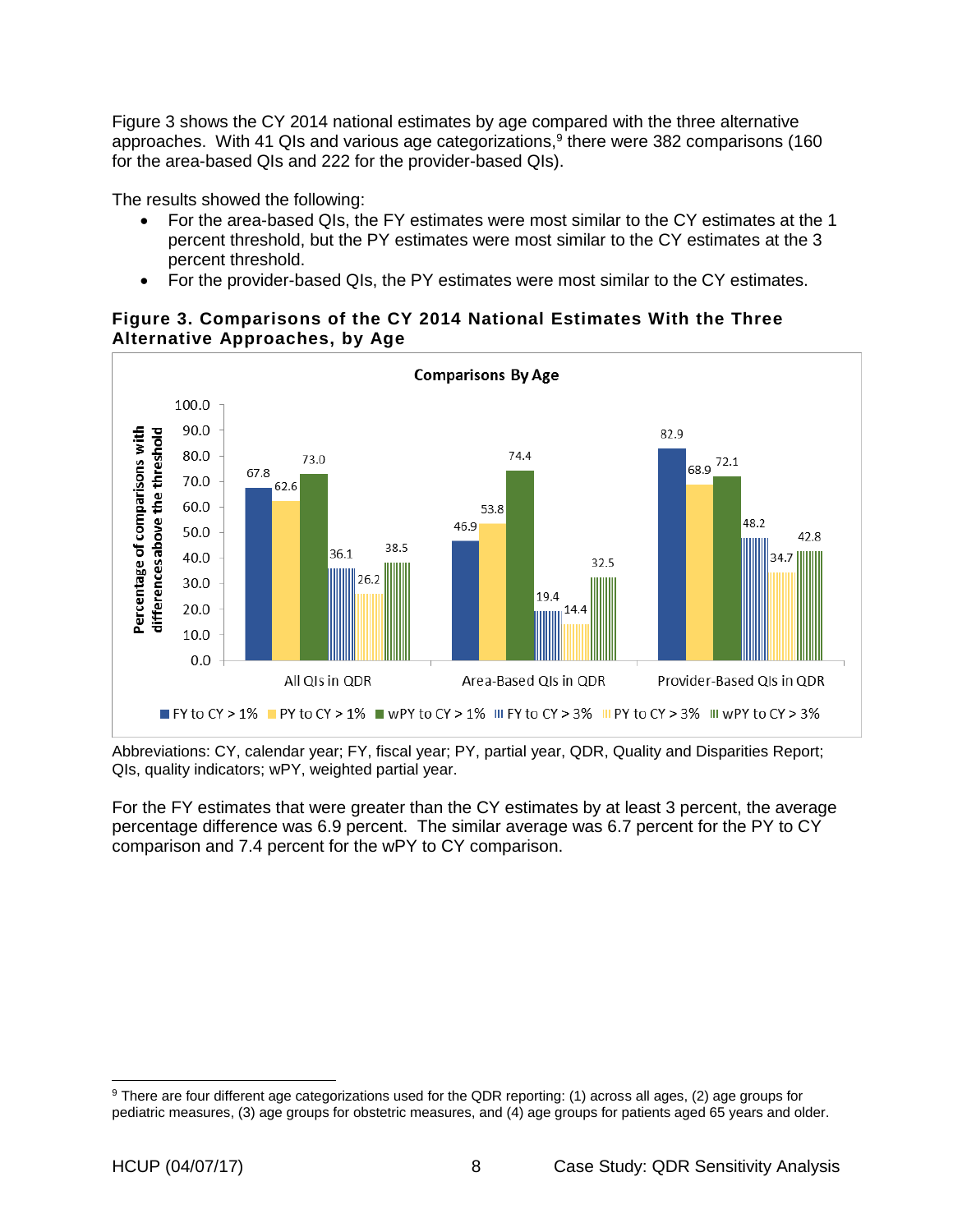Figure 4 shows the CY 2014 national estimates by sex compared with the three alternative approaches. With 41 QIs and 2 sex categories (male and female), there were a maximum of 82 comparisons possible. Because there are two obstetric QIs specific to females, there were 80 comparisons (36 for the area-based QIs and 44 for the provider-based QIs).

The results showed the following:

- For the area-based QIs, the FY estimates were most similar to the CY estimates at the 1 percent threshold, but the PY estimates were most similar to the CY estimates at the 3 percent threshold.
- For the provider-based QIs, the PY estimates were most similar to the CY estimates.



### <span id="page-12-0"></span>**Figure 4. Comparisons of the CY 2014 National Estimates With the Three Alternative Approaches, by Sex**

Abbreviations: CY, calendar year; FY, fiscal year; PY, partial year, QDR, Quality and Disparities Report; QIs, quality indicators; wPY, weighted partial year.

For the FY estimates that were greater than the CY estimates by at least 3 percent, the average percentage difference was 5.0 percent. The similar average was 4.9 percent for the PY to CY comparison and 4.9 percent for the wPY to CY comparison.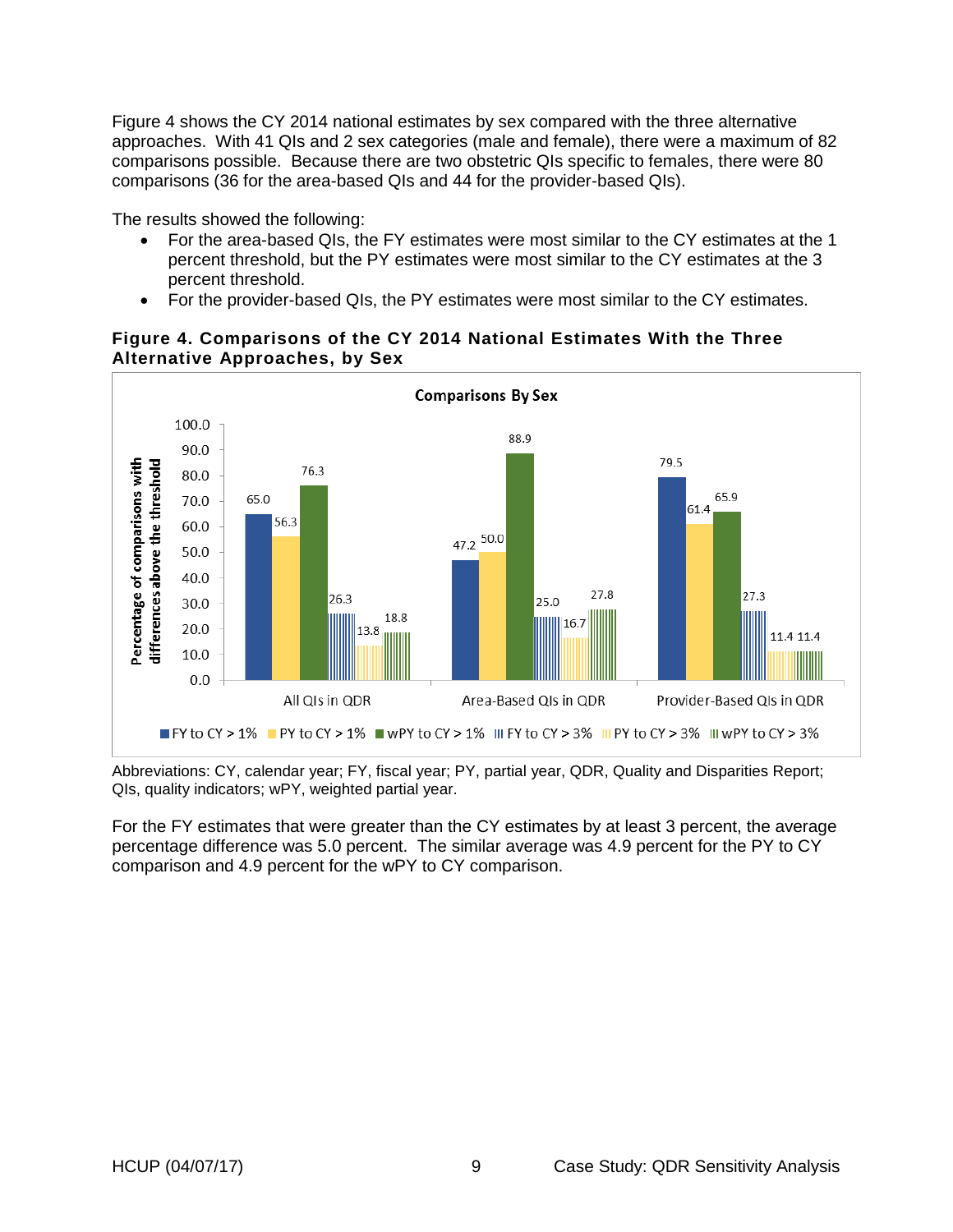Figure 5 shows the CY 2014 national estimates by income quartile compared with the three alternative approaches. With 41 QIs and four income quartiles, there were 164 comparisons (72 for the area-based QIs and 92 for the provider-based QIs).

The results showed the following:

- For the area-based QIs, the PY estimates were most similar to the CY estimates.
- For the provider-based QIs, the PY estimates were most similar to the CY estimates.

<span id="page-13-0"></span>**Figure 5. Comparisons of the CY 2014 National Estimates With the Three Alternative Approaches, by Income Quartile**



Abbreviations: CY, calendar year; FY, fiscal year; PY, partial year, QDR, Quality and Disparities Report; QIs, quality indicators; wPY, weighted partial year.

For the FY estimates that were greater than the CY estimates by at least 3 percent, the average percentage difference was 5.6 percent. The similar average was 5.0 percent for the PY to CY comparison and 5.5 percent for the wPY to CY comparison.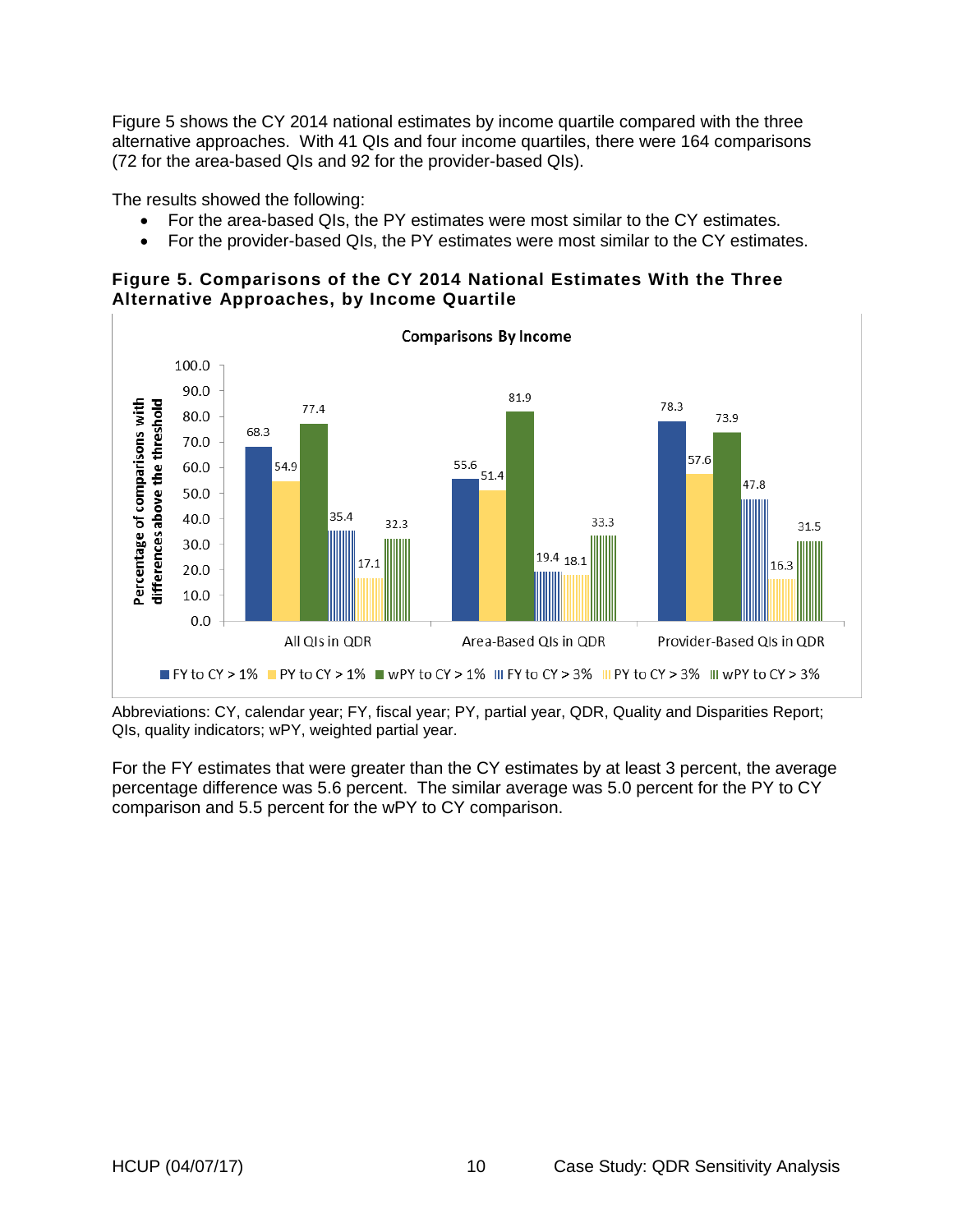Figure 6 shows the CY 2014 national estimates by patient location compared with the three alternative approaches. With 41 QIs and 6 National Center for Health Statistics (NCHS) location categories (e.g., large central metropolitan), there were 246 comparisons (108 for the area-based QIs and 138 for the provider-based QIs).

The results showed the following:

- For the area-based QIs, the PY estimates were most similar to the CY estimates.
- For the provider-based QIs, the PY estimates were most similar to the CY estimates.

### <span id="page-14-0"></span>**Figure 6. Comparisons of the CY 2014 National Estimates With the Three Alternative Approaches, by Patient Location**



Abbreviations: CY, calendar year; FY, fiscal year; PY, partial year, QDR, Quality and Disparities Report; QIs, quality indicators; wPY, weighted partial year.

For the FY estimates that were greater than the CY estimates by at least 3 percent, the average percentage difference was 5.9 percent. The similar average was 5.6 percent for the PY to CY comparison and 7.0 percent for the wPY to CY comparison.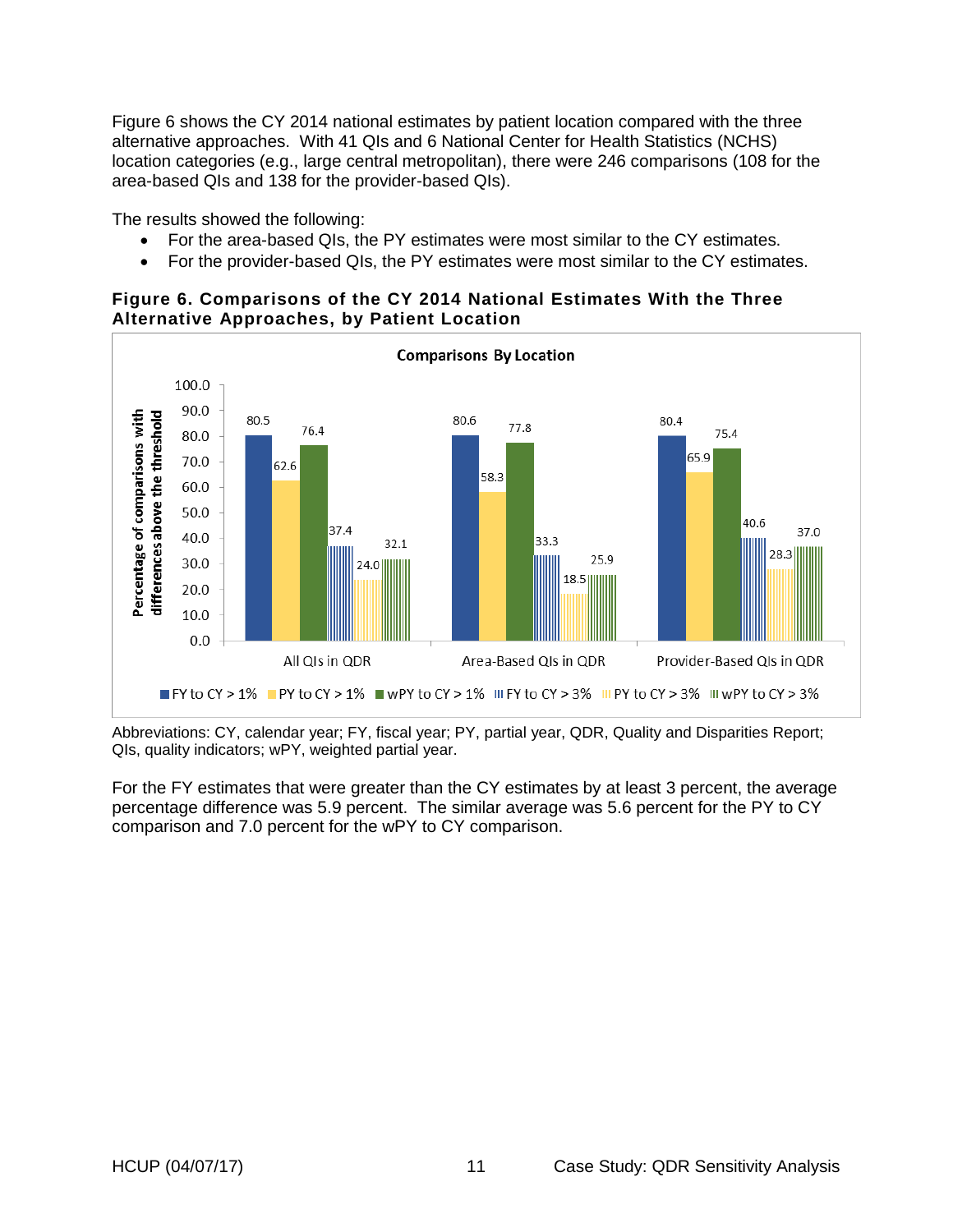Figure 7 shows the CY 2014 national estimates by payer compared with the three alternative approaches. With 23 provider-based QIs and 5 payer categories (Medicare, Medicaid, private, uninsured, and other), there were a maximum of 115 comparisons possible. Because of suppressed CY estimates, there were 109 comparisons.

For the provider-based QIs, the results showed that PY estimates were most similar to the CY estimates.

<span id="page-15-0"></span>



Abbreviations: CY, calendar year; FY, fiscal year; PY, partial year, QDR, Quality and Disparities Report; QIs, quality indicators; wPY, weighted partial year.

Note: Area-based QIs are not reported by expected payer in the QDR (and therefore not included in this comparison) because the denominators are specific to population counts and population insurance coverage information does not correspond directly to HCUP expected payer categories in some States.

For the FY estimates that were greater than the CY estimates by at least 3 percent, the average percentage difference was 8.2 percent. The similar average was 7.9 percent for the PY to CY comparison and 7.7 percent for the wPY to CY comparison.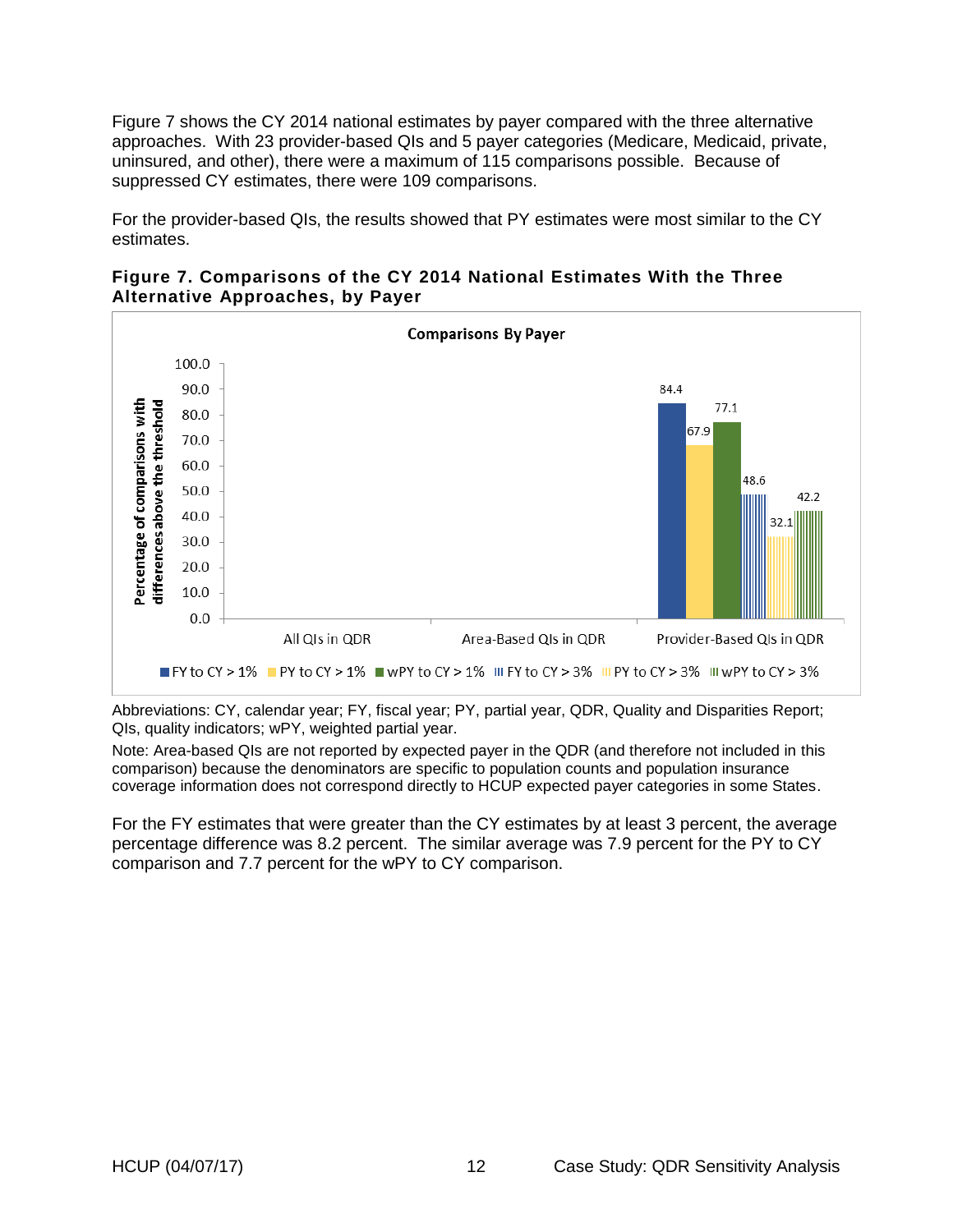Figure 8 shows the CY 2014 national estimates by hospital characteristics compared with the three alternative approaches. With 41 QIs and 5 different hospital categorizations (region, ownership, teaching status, bed size, location), there were 502 comparisons (72 for the areabased QIs and 430 for the provider-based QIs).

The results showed the following:

- For the area-based QIs, the FY estimates were most similar to the CY estimates.
- For the provider-based QIs, the PY estimates were most similar to the CY estimates.

### <span id="page-16-0"></span>**Figure 8. Comparisons of the CY 2014 National Estimates With the Three Alternative Approaches, by Hospital Characteristics**



Abbreviations: CY, calendar year; FY, fiscal year; PY, partial year, QDR, Quality and Disparities Report; QIs, quality indicators; wPY, weighted partial year.

For the FY estimates that were greater than the CY estimates by at least 3 percent, the average percentage difference was 7.2 percent. The similar average was 6.2 percent for the PY to CY comparison and 7.1 percent for the wPY to CY comparison.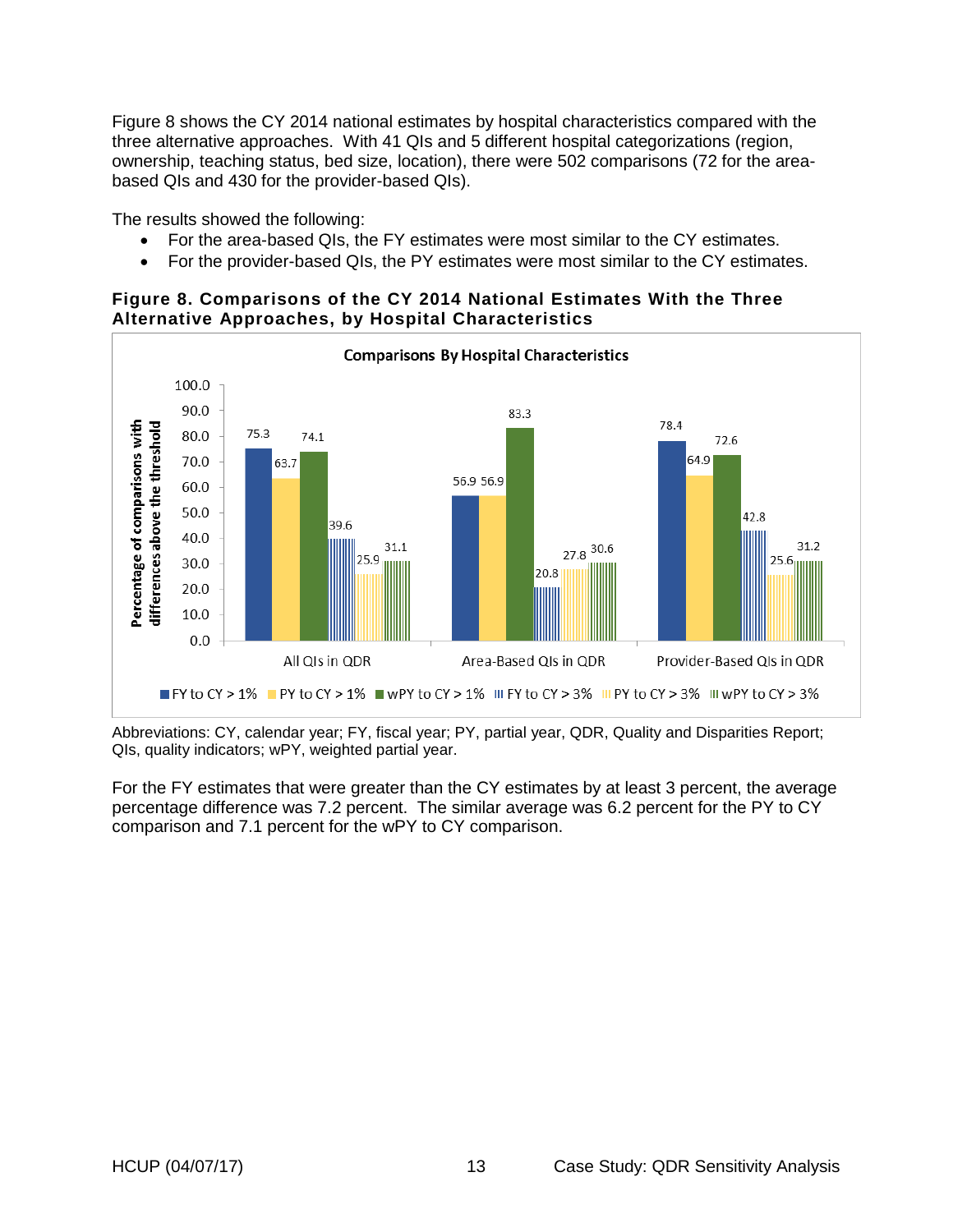Figure 9 shows the CY 2014 State-level estimates compared with the three alternative approaches. With 41 QIs and 39 States used in 2014, there were a maximum of 1,599 comparisons possible. Because of suppressed CY estimates, there were 1,527 comparisons (701 for the area-based QIs and 826 for the provider-based QIs).

The results showed the following:

- For the area-based QIs, the FY estimates were most similar to the CY estimates.
- For the provider-based QIs, the PY estimates were most similar to the CY estimates.

### <span id="page-17-0"></span>**Figure 9. Comparisons of the CY 2014 State-Level Estimates With the Three Alternative Approaches**



Abbreviations: CY, calendar year; FY, fiscal year; PY, partial year, QDR, Quality and Disparities Report; QIs, quality indicators; wPY, weighted partial year.

For the FY estimates that were greater than the CY estimates by at least 3 percent, the average percentage difference was 8.0 percent. The similar average was 7.4 percent for the PY to CY comparison and 9.1 percent for the wPY to CY comparison.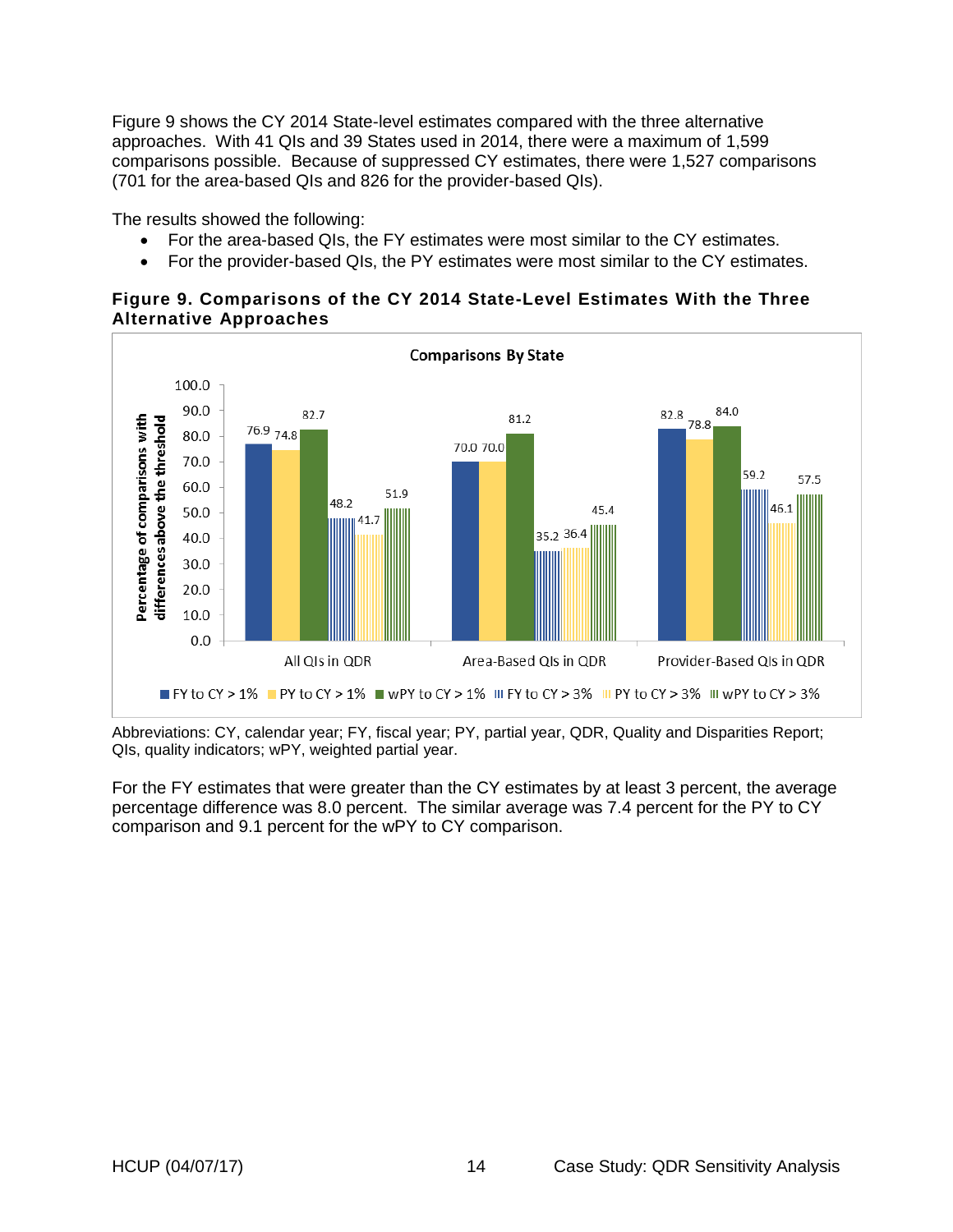### <span id="page-18-0"></span>**Ability to Test for Significant Differences in Trends**

The PY estimates for 2015 would be based on data that will not include any of the CY 2014 data. The current approach to testing significant differences between pairs of estimates from independent samples (two-sided  $\chi^2$  tests) would continue to be appropriate. Likewise, we can assume that the wPY estimates will be based on an independent sample; specifically, we assume that the numerator and denominator weights are known, fixed constants.

In contrast, estimates for FY 2015 would include the last quarter of data from 2014 (i.e., the FY 2015 data overlap with the CY 2014 data). Our QDR approach to testing differences would not be appropriate. There are statistical tests for dependent samples, but we would need to research the best approach.

#### <span id="page-18-1"></span>**RECOMMENDATION FOR THE 2015 QI ESTIMATES FOR THE QDR USING ONLY ICD-9- CM DATA**

On the basis of the discordance diagnostics and the ability to test significant differences in trends, we concluded that the best approach to calculating QI estimates for the QDR based solely on ICD-9-CM data for 2015 is to calculate PY estimates using the first three quarters of data from 2015. The QDR will document that the 2015 QI rates are not actual CY rates, but instead they are based on 9 months of data from January 2015 to September 2015.

The PY estimates were less likely than the other two alternative approaches to be more than 3 percent greater than the CY estimates for the 41 QIs in the QDR when comparing national QI estimates by race and ethnicity, age, sex, income quartile, patient location, and hospital characteristics. In addition, the PY estimates were less likely to be more than 3 percent greater than the true 2014 estimates for the 41 QIs in the QDR when comparing State-level QI estimates. Although the PY estimates often were closer to the actual CY estimates (than the FY and wPY estimates), it is clear that the PY estimates still were different. The PY estimates for the national rates were more than 1 percent different than the CY estimates for 56.1 percent of the 41 QIs in the QDR and more than 3 percent different than the CY estimates for 17.1 percent of the 41 QIs. When the PY estimates differed by more than 3 percent, the average difference was 3.7 percent.

It is important to note that this case study was specific to the reporting of national and Statelevel QIs using ICD-9-CM data. Most users of the QI software derive hospital-level QI rates. It is unknown whether there would be similar results if comparing hospital-level QI rates.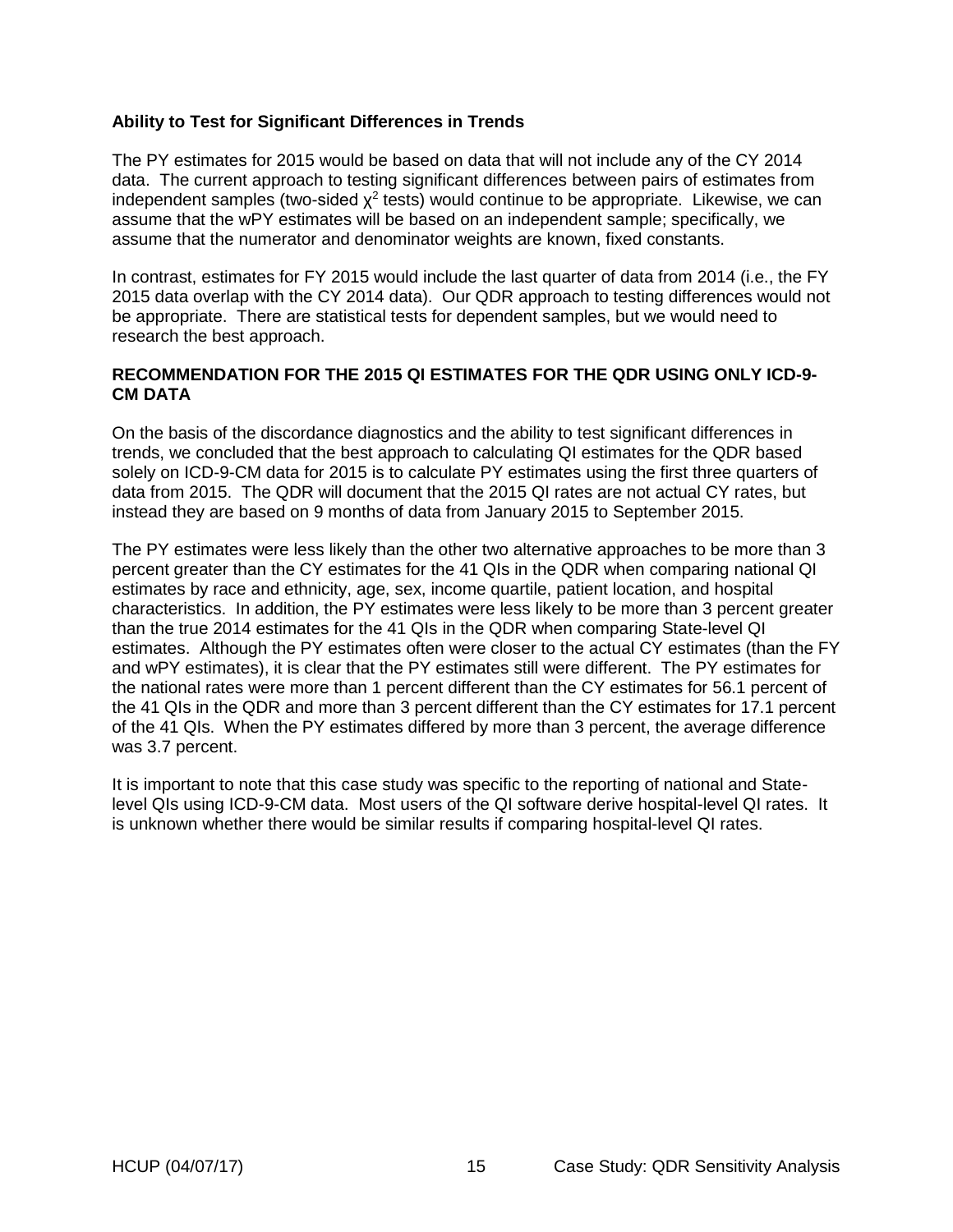| Quality<br><b>Indicator</b> | <b>Description</b>                                                                                                                                   |
|-----------------------------|------------------------------------------------------------------------------------------------------------------------------------------------------|
| <b>IQI software</b>         |                                                                                                                                                      |
| <b>IQI 11</b>               | Deaths per 1,000 admissions with abdominal aortic aneurysm repair                                                                                    |
|                             | Deaths per 1,000 adult admissions with coronary artery bypass surgery, age 40                                                                        |
| <b>IQI 12</b>               | years and over                                                                                                                                       |
| <b>IQI 15</b>               | AMI mortality rate (number of deaths per 1,000 discharges for AMI)                                                                                   |
| <b>IQI 16</b>               | Deaths per 1,000 adult admissions with congestive heart failure                                                                                      |
| <b>IQI 20</b>               | Deaths per 1,000 adult admissions with pneumonia                                                                                                     |
| <b>IQI 30</b>               | Deaths per 1,000 adult admissions with percutaneous transluminal coronary<br>angioplasty, age 40 years and over                                      |
| <b>PDI software</b>         |                                                                                                                                                      |
| PDI <sub>1</sub>            | Accidental puncture or laceration during procedure per 1,000 discharges, under age<br>18 years                                                       |
| <b>PDI 14</b>               | Hospital admissions for pediatric asthma per 100,000 population, under age 18<br>years                                                               |
| <b>PDI 15</b>               | Hospital admissions for short-term complications of diabetes per 100,000<br>population, ages 6-17 years                                              |
| <b>PDI 90</b>               | Overall PDI composite per 100,000 population, ages 6-17 years                                                                                        |
| <b>PDI 91</b>               | Chronic PDI composite (asthma, diabetes) per 100,000 population, ages 6-17<br>years                                                                  |
| <b>PDI 92</b>               | Acute PDI composite (gastroenteritis, urinary tract infections) per 100,000<br>population, ages 6-17 years                                           |
| <b>PQI software</b>         |                                                                                                                                                      |
| <b>PQI 01</b>               | Hospital admissions for short-term complications of diabetes per 100,000<br>population, age 18 years and over                                        |
| <b>PQI 02</b>               | Perforated appendices per 1,000 admissions with appendicitis                                                                                         |
| <b>PQI 03</b>               | Hospital admissions for long-term complications of diabetes per 100,000 population                                                                   |
| <b>PQI 05</b>               | Avoidable admissions for chronic obstructive pulmonary disease per 100,000<br>population, age 18 years and over                                      |
| <b>PQI 07</b>               | Avoidable admissions for hypertension per 100,000 population, age 18 years and<br>over                                                               |
| <b>PQI 08</b>               | Hospital admissions for congestive heart failure per 100,000 population                                                                              |
| <b>PQI 11</b>               | Avoidable admissions for bacterial pneumonia per 100,000 population                                                                                  |
| <b>PQI 13</b>               | Avoidable admissions for angina per 100,000 population, age 18 years and over                                                                        |
| <b>PQI 14</b>               | Hospital admissions for uncontrolled diabetes per 100,000 population                                                                                 |
| <b>PQI 15</b>               | Hospital admissions for asthma per 100,000 population, age 18 years and over                                                                         |
| --                          | Hospital admissions for immunization-preventable influenza per 100,000 population,<br>age 65 years and over (measure added specifically for the QDR) |
| <b>PQI 90</b>               | Overall PQI composite per 100,000 population, age 18 years and over                                                                                  |
| <b>PQI 91</b>               | Acute PQI composite per 100,000 population, age 18 years and over                                                                                    |
| <b>PQI 92</b>               | Chronic PQI composite per 100,000 population, age 18 years and over                                                                                  |
| <b>PSI software</b>         |                                                                                                                                                      |
| <b>PSI 02</b>               | Deaths per 1,000 admissions in low-mortality diagnosis-related groups                                                                                |
| <b>PSI 04</b>               | Deaths per 1,000 discharges with complications potentially resulting from care<br>(failure to rescue)                                                |
| <b>PSI 06</b>               | latrogenic pneumothorax per 1,000 discharges                                                                                                         |

# <span id="page-19-0"></span>**APPENDIX A. QUALITY INDICATORS USED IN THE QDR**